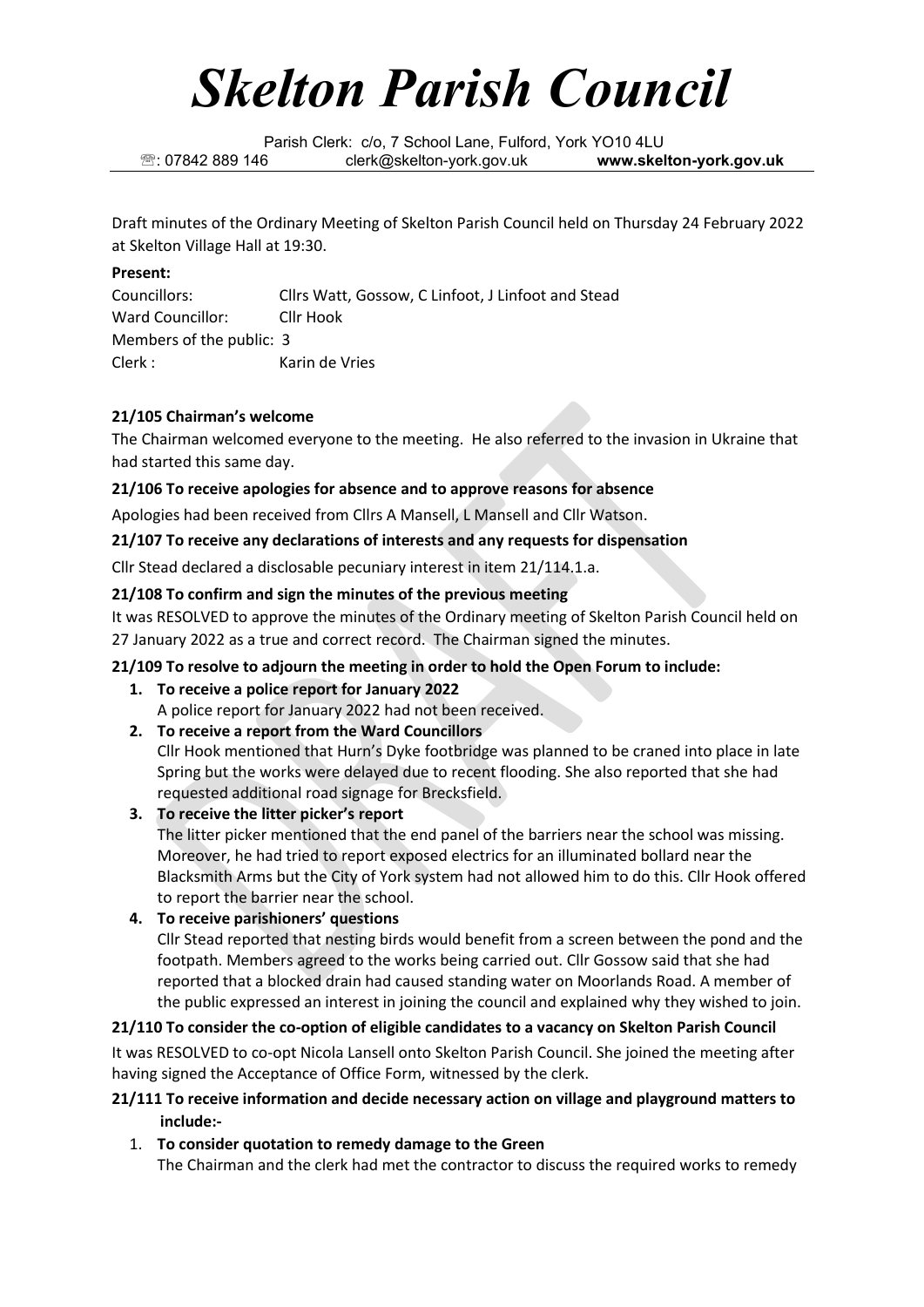the damage caused by vehicle tyres. It was RESOLVED to accept the quotation from Sleightholm Landscapes for £90 plus VAT.

#### **2. To receive correspondence regarding damage to the bus shelter**

Despite several reminders to the City of York, no answer was received to clarify who owns the bus shelter and whether the principal authority would provide the specification for the bus shelter to enable the replacement of the broken pane of glass. Cllr C Linfoot had cleared up the worst of the glass. Cllr Hook promised to chase the relevant officer.

# 3. **To consider an update from the working group for the Queen's Platinum Jubilee celebrations**

Cllr L Mansell would take the lead together with two representatives for the church and a nominee for the Skelton Village Trust and the Chairman of the Women's Institute but was not at the meeting to give a report. The Chairman reported that for the Queen's Diamond Jubilee a local resident had compiled a leaflet, 'Royal Memories of Sixty Years ago', in which personal recollections were gathered by Skelton residents of the day the King died and the Coronation of the Queen. The local resident had plans to reprint the booklet with the addition of photographs of the event and a letter from the Queen. Options for grants for the printing costs were discussed.

**4. To consider quotations for the planting of a commemorative tree with a plaque for the Queen's Platinum Jubilee**

Cllr C Linfoot reported that he had difficulty sourcing a Quercus Rubra. He therefore proposed that the Council purchases a Liquidamber tree instead.

- **5. To consider an update regarding a Community Speed Watch initiative** Cllr A Mansell was not present to report.
- 6. **To receive an update regarding the Footbridge Hurn's Dyke/Gutter** Councillor Hook had already reported under the ward councillor report.
- **7. To note the emergency tree works carried out near the pond** The Chairman thanked Cllr Stead who had carried out tree trimming works to make safe a storm-damaged birch near the pond.
- **8. To consider the purchase of a new battery for the Council's defibrillator** Cllr C Linfoot had been informed by the guardian of the defibrillator, Mr Sutherland, that the battery was nearing the end of its life. It was RESOLVED to purchase a new replacement battery for up to £300 plus VAT.

# **21/112 To receive a report from the Cemetery Advisory Panel and decide on any necessary action:-**

# **1. To receive a report of a meeting held on 17 February 2022**

Cllr C Linfoot reported that the Panel wanted to increase the size of the memorial garden area. A site visit would be held on 18 March 2022.

# **2. To consider the cemetery fees for 2022/23**

The Panel recommended the introduction of half fees for children under 12 and quarter fees for reservations for infants. Most other fees would remain the same with the exception of interment fees for cremated remains and plaque and inscription fees. It was RESOLVED to set the fees in line with the recommendations of the Cemetery Advisory Panel.

# **21/113 Financial Matters and Governance**

- **1. To receive the bank reconciliation and budget monitoring report as at 31 January 2022** It was RESOLVED to approve the financial reports as at 31 January 2022.
- **2. The following receipts were noted:-** None

# **3. To approve the following payments:-**

| a. Salaries, oncosts and mileage February | [BP] | £ 1273.27 |
|-------------------------------------------|------|-----------|
| b. Home working allowance clerk           | [BP] | £ 26.00   |
| c. Giffgaff monthly charges               | [BP] | 6.00      |